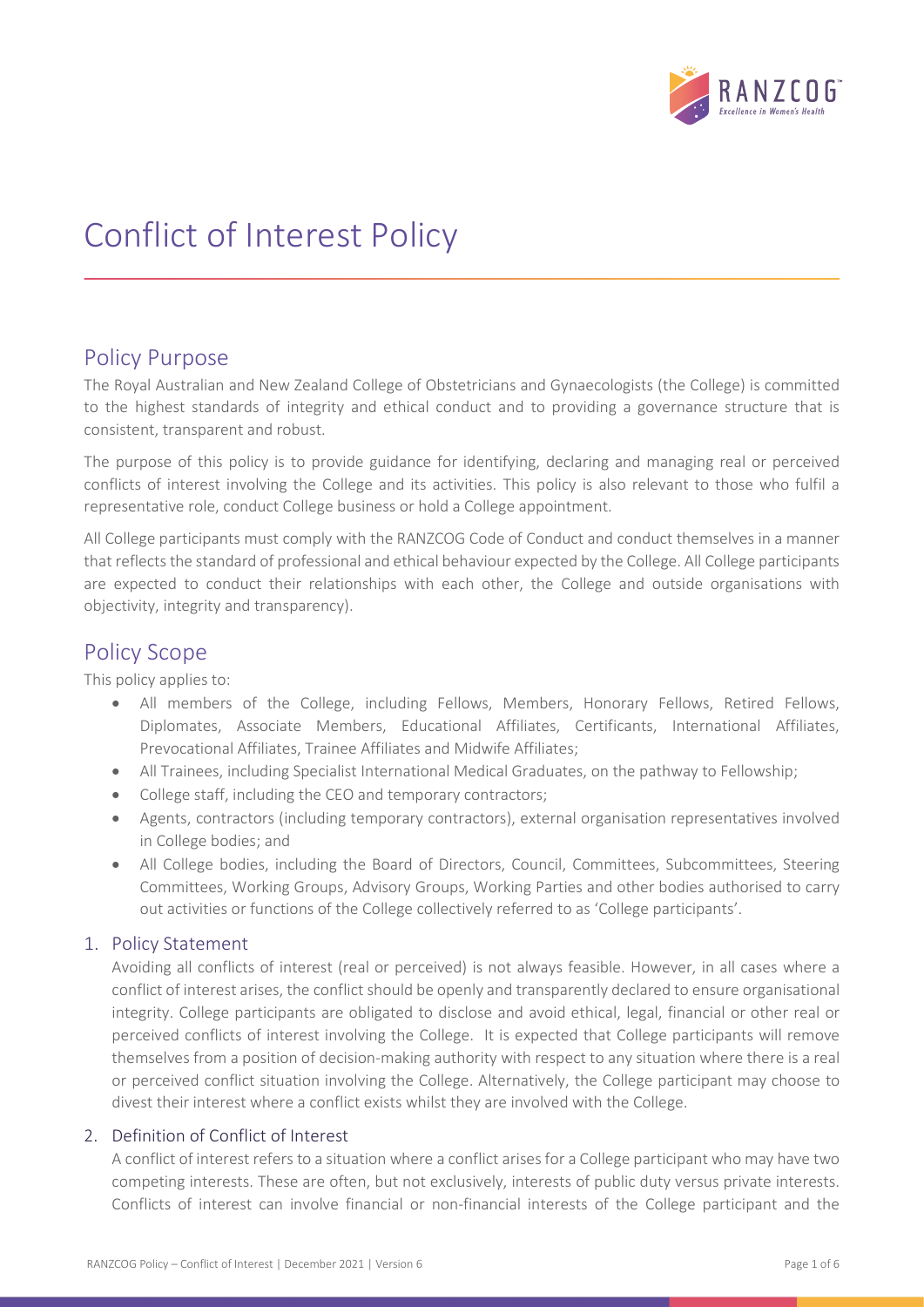

interests of a business partner or associate, family member, friend or person in a close personal relationship with the College participant.

Conflict of interest is defined as:

- A relationship or situation that has the potential to undermine the impartiality of a person because of the possibility of a clash between the person's self-interest and professional interest or public interest.
- A relationship or situation in which a party's responsibility to a second-party limits their ability to discharge its responsibility to a third party (the College).

A conflict of interest can occur if an interest or activity may:

- influence or appear to influence the ability of a College participant to exercise objectivity; or
- impair the College participant's ability to perform their responsibilities in the best interest of the College.

### 3. Guidance or circumstances where conflicts of interest may arise

Below are two general circumstances where conflicts of interest may arise, however there are certainly other circumstances:

a) Financial interests: May include relationships which provide benefits or losses either in money or inkind benefits. These benefits may be perceived to affect a person's judgement in relation to fair decisions.

Conflicts of interest may involve relationships with pharmaceutical companies or other corporations whose products or services are related to the topic under consideration. Financial interests or relationships requiring disclosure include but are not limited to: honoraria, consultancies, employment, or stock ownership. Conflicts of interest may also include participation in the development or endorsement of any other guidance by other organisations on the topic under consideration.

b) Other relationships: An interest should be declared where there is a strong position, or prejudice, familial connection or other relationship held by a College participant that could affect the person's judgement in relation to fair decisions about evidence, their participation in group decision-making and contribution to developing consensus recommendations or decisions.

A College participant is considered to have a potential conflict of interest when they:

- have the opportunity to influence the College's business, administrative or other material decisions in a manner that leads to personal gain or advantage; or
- have an existing or potential financial or other significant interest that impairs or might appear to impair their independence in the discharge of their responsibilities to the College.

In essence, a conflict of interest is a set of circumstances that creates a risk or perception that professional judgement or actions regarding a primary interest will be unduly influenced by a secondary interest.

## 4. Identifying conflicts of Interest

A variety of situations, affiliations and relationships can create real or perceived conflicts of interest. When deciding what kind of relationships should be disclosed, the College participant should consider the situation from the perspective of an outsider and whether the relationship is of such a nature that it could raise an allegation of a perceived or actual conflict of interest. If the College participant is ever under any doubt regarding whether a perceived or actual conflict of interest has arisen, the appropriate course of action is for the College participant to declare the conflict of interest. This serves to protect both the College participant and the College from any adverse consequences if an actual conflict of interest arises.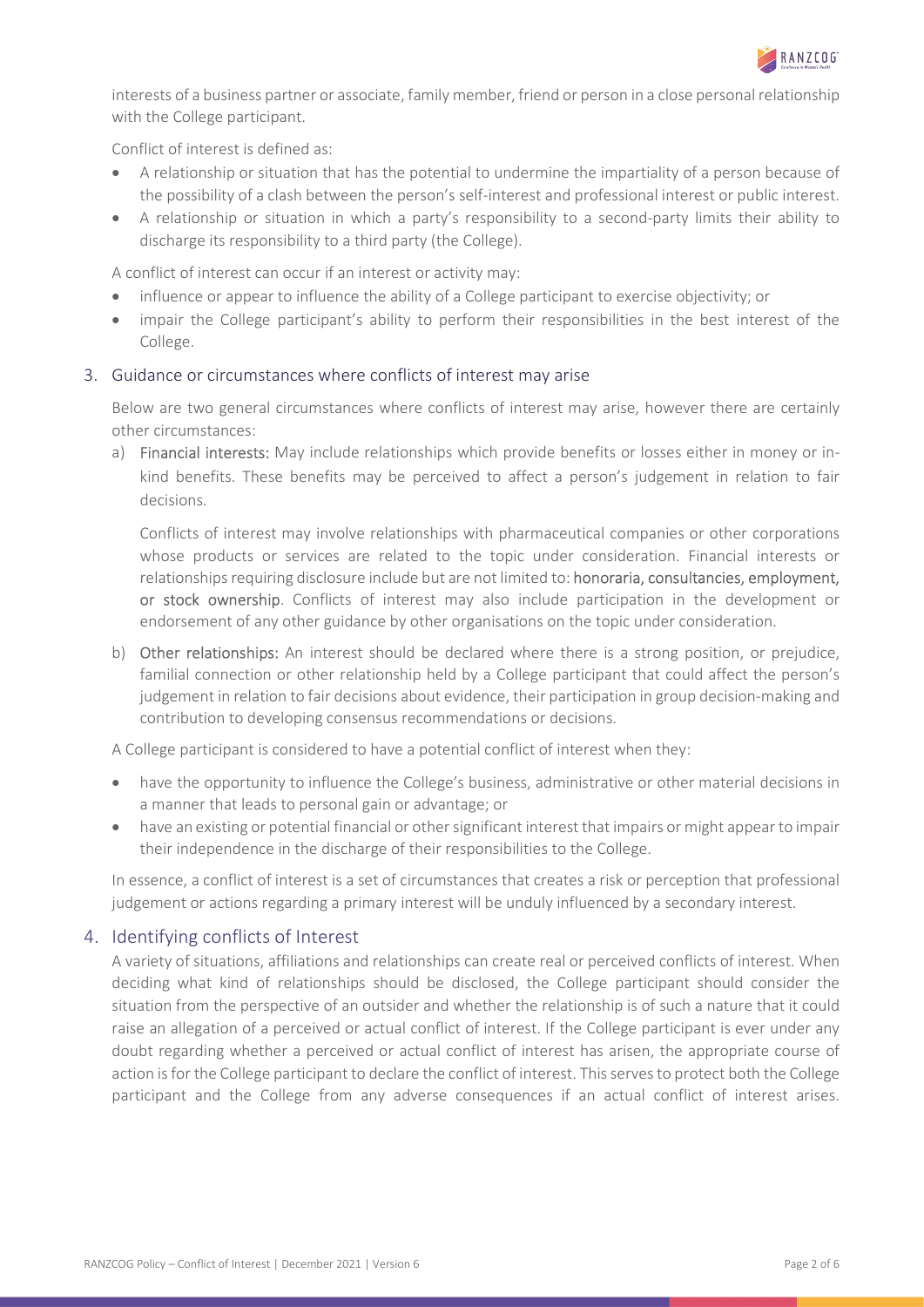

Table 1: Questions to ask yourself when assessing whether you might have a real or perceived conflict of interest.

- 1. What assessment would a fair-minded person make of the circumstances?
- 2. Could my involvement in this matter cast doubt on my integrity or that of the College?
- 3. If I saw someone else doing this, would I suspect they might have a conflict of interest?
- 4. If I did participate in this action or decision, would I be happy if my colleagues, the College or the public became aware of my involvement and any association or connection?
- 5. How would I feel if my actions were covered by the media? Would they cause any embarrassment or detriment to myself or the College?
- 6. Is the matter or issue one of great public interest or controversy where my proposed decision or action could attract greater scrutiny by others?

The following activities illustrate the types of potential or real conflicts of interest that should be disclosed or avoided as applicable in accordance with this policy:

- Having a financial/personal interest in an enterprise with which the College does business which could be perceived to be in a position to influence relevant business decisions.
- Self-benefit: Using your position or relationship within the College to promote your own interests or those of your family, including using confidential or privileged information gained in the course of your participation on College business, for personal benefit or gain or for the personal gain or benefit of family members.
- Financial benefit: Receipt by the College participant or their immediate family members (partners and dependent children) of payments, gratuities, consultancies, honoraria, employment, grants, payment of travel/ accommodation, meals/beverages, entertainment or educational event registration (including registration fees).
- Financial benefit also includes activities for which College staff members are personally remunerated from an external source/party that involve, or might reasonably be perceived to involve, the College's name, facilities, equipment and staff.
- Conflicting duties: Participating in decision making relating to an employer that may conflict with the interests of the College. For example, consideration of a hospital accreditation report including the outcomes by the Training Accreditation Committee of a Committee member's hospital.
- Chairing a College body responsible for allocating College funding for research or other activities to an organisation where funding is granted to the chair's/member's organisation/hospital/department etc.
- Conflicting relationships: Being in a situation where the relationship between a supervisor, an assessor or examiner and a trainee may compromise an unbiased assessment. Other conflicting relationships might include board membership, stock ownership or consultancies between the individual or immediate family members (partner and dependent children) and corporations whose products or services are related to the topics under consideration or that have a commercial or other interest in the topic under consideration.
- Expert testimony: Direct or pecuniary interests considered relevant (for instance, having provided expert testimony on behalf of the entity with a commercial interest or other interest in the topic under consideration).
- Influencing: Soliciting benefits for yourself or your family from outside organisations in exchange for exerting influence to advance the interests of that organisation within the College.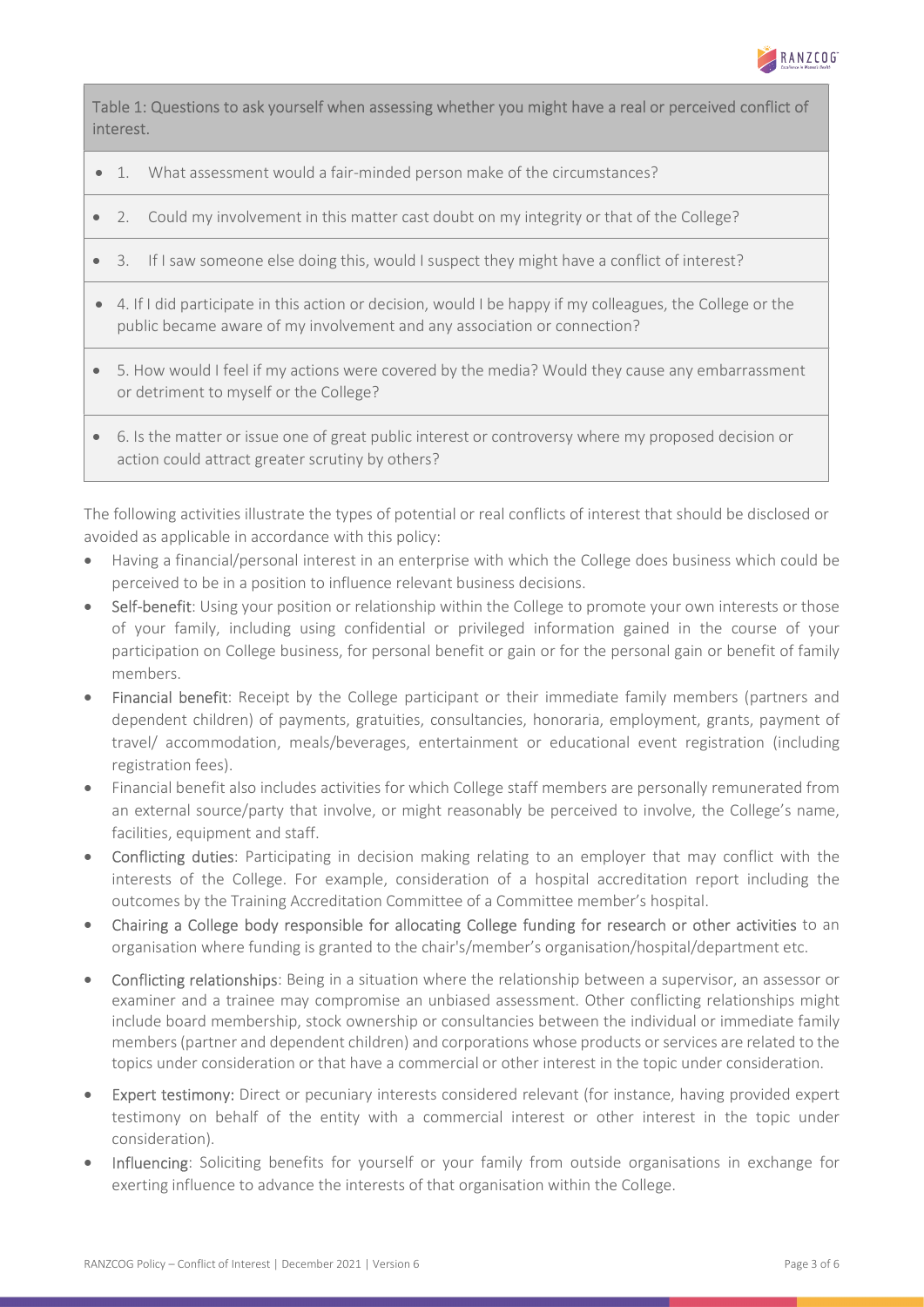

- Other business relationships and dealings: Approving grants or contracts with organisations in which you or your family have a significant financial or other interest or relationship, particularly if you are in a position to influence major decisions, are responsible for review, negotiation and approval of grants and contracts, or otherwise direct the College's business dealings with that entity or business.
- Intellectual property: Inappropriate or unauthorised use of materials developed under the auspices of the College or potential conflicts relating to the development and use of educational materials (e.g. exam preparation).
- Property transactions: Directly or indirectly leasing, renting, trading or selling real estate or personal property to the College.
- Use of College property for personal advantage: Using or taking College resources, including facilities, equipment, personnel and supplies, for private use or unauthorised non-College activities.
- Confidential information: Asking College staff for embargoed or confidential information relating to the admission of trainees with whom the College participant has a close personal relationship.
- Recording or reporting false information: Misrepresenting, withholding or falsifying relevant information required to be reported to external parties or used internally for decision-making purposes, in order to derive personal benefits.
- Gifts: Soliciting or accepting anything of value (unless nominal generally \$100 or less), including without limitation payments, gifts or loans from organisations or individuals that have dealings with the College or have applied for or have received grants from the College during the preceding three years. If the College is involved in a tender process, no gift, no matter how small or insignificant should be accepted from the tenderers. If in doubt, guidance should be sought from the relevant party to whom they report.
- Outside commitments: Participating in social or political activities is not restricted. However, College participants must ensure they participate as individuals and not as a representative of the College.

This list is not exhaustive and is intended to provide guidance only. It is not possible to define all the potential areas where a conflict of interest may arise and therefore if in any doubt as to whether a perceived or actual conflict has arisen, the appropriate course of action is to declare the conflict of interest, for your own reputation and for that of the College.

## 5. Declaration and management of interests

## 5.1 College Bodies

Any College participant, who has a real or perceived conflict of interest in an activity or function relating to a College matter, must disclose the interest to the relevant Committee or body, through the Chair. Disclosure is to occur at the commencement of the term of appointment via the Identifying, Declaring and Managing Interests - Declaration of Interest Form. In addition, each meeting has a standing agenda item where declaration of interest is called for at the commencement of the meeting to allow the opportunity for members to update any interest which may have arisen since their time of appointment.

The Chair will decide on the materiality of the disclosure and whether or not a conflict of interest exists. If the Chair is uncertain, a conflict of interest will be deemed to exist and the Chair is responsible for establishing a process to assess whether a conflict does or does not exist and if it does, its significance and any action that needs to be taken and how to respond to the conflict. Such a process may include:

- Referral to the CEO; or
- Referral to the Board.

If a disclosure is made at the start of a meeting, the College participant should leave the meeting and the disclosure should be discussed in the absence of the College participant by the remaining members of the relevant group. The remaining group members should decide whether a conflict exists and, if so, its significance and likely impact on the item or items of business to which it applies and what action, if any, needs to be taken. This may involve recruiting third parties who do not have an interest (such as Governance or People and Culture departments, or legal advisors) to advise on or participate in the matter. Disclosures,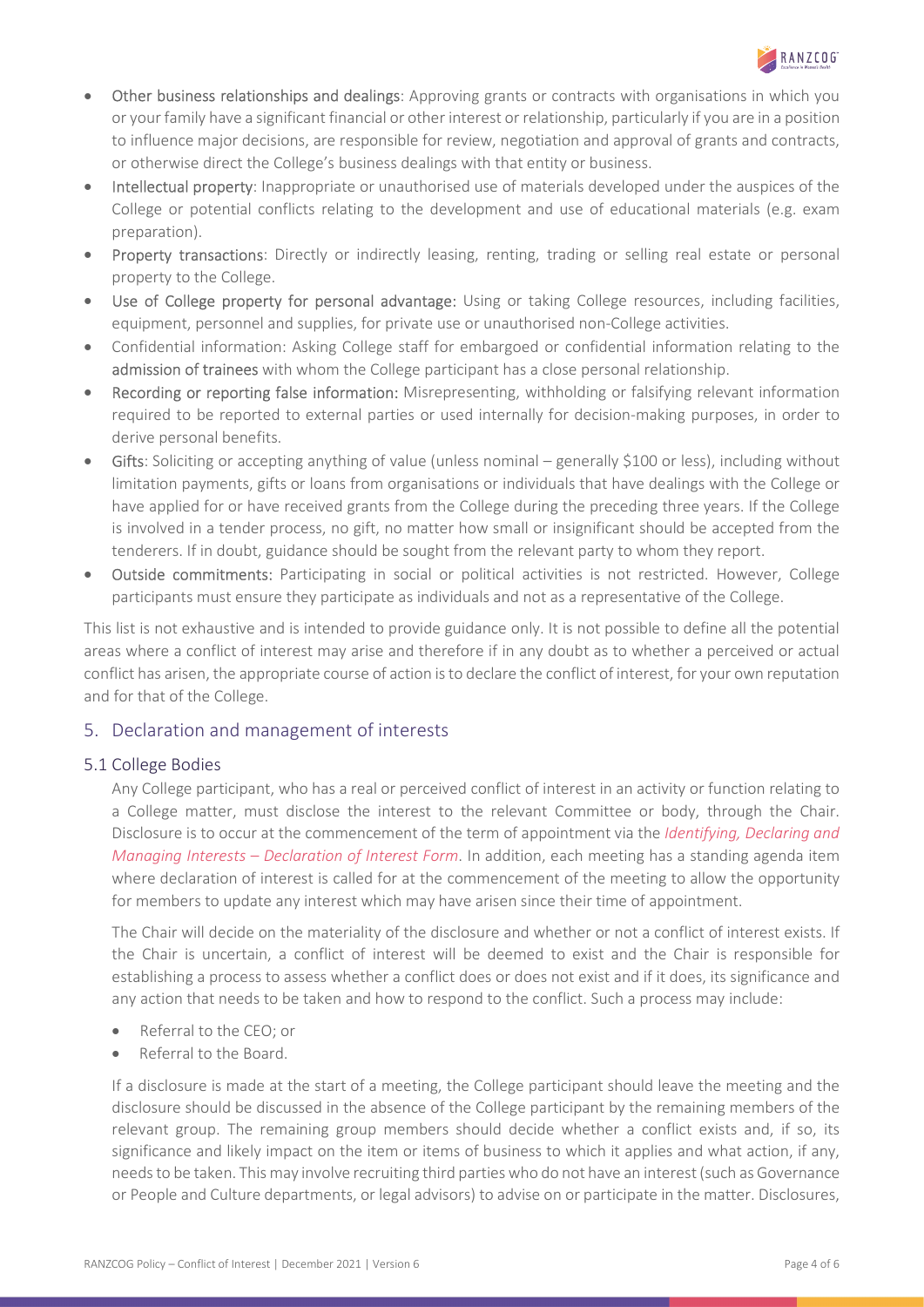

processes adopted, the resolution and the action taken following consideration should be recorded in the relevant meeting minutes. Should an appearance of impropriety or actual conflict exist, appropriate actions must be taken dependent upon the particular facts.

If a Chair makes a disclosure of interest, he/she should vacate the Chair for discussion by remaining members of the relevant group and this declaration should be notified to Board and CEO.

If a member(s) believes a College participant may have an undeclared interest which should be disclosed and has not been, they are entitled to raise the matter with the relevant Chair, who will then establish the process to assess whether a potential conflict does or does not exist, its significance and any further action that is required.

#### 5.1.1 Statements and Guidelines Development

Any College participant involved in the development of a College Statement or Guideline, who has a real or perceived conflict of interest with that College matter, must disclose the interest to the relevant Committee or body. Disclosure is to occur at the commencement of the term of appointment, or at the time of development or revision to a Statement or Guideline, via the Statements & Guidelines Development – Declaration of Interest Form. In addition, each meeting has a standing agenda item where declaration of interest is called for at the commencement of the meeting to allow the opportunity for members to update any interest which may be relevant to the Statement or Guideline under discussion.

#### 5.1.2 Register of Interests

A Register of Interests is maintained to record all declared conflicts of interest made by members of College committees for the two year\* term of each committee within the relevant Council term. (\*The Council term form the commencement of the Twelfth Council is two-year.)

At the commencement of a committee term, or new committee member appointment, each committee member is to complete a Declaration of Interest form and submit to the relevant Committee Coordinator responsible for maintaining the Register of Interests.

The Register of Interests will be updated after each committee meeting with any verbal declarations of interest and will be tabled at the next committee meeting.

Conflict of interest declaration made by the individuals involved in the development of RANZCOG presentations/webinars, guidelines, statements, and public consultations may be published in the relevant document in the interest of transparency and upon expressed consent of the concerned individual.

RANZCOG guidelines may include a statement for each guideline development group member declaring their interests related to the guideline topic. Where a conflict of interest exists, the strategy used to manage each of them must also be published.

## 5.2 College Staff

Upon commencement of employment, all College staff complete the Conflict of Interest Declaration & Management Form. The People and Culture department maintain a register of employee's declarations of interest and retain the form in an employee's personal file. Any change of circumstance that might lead to a real or perceived conflict of interest in an activity or function relating to a College matter must be disclosed through the CEO or the relevant College Director, and advised to the People and Culture department by an updated Conflict of Interest Declaration & Management Form.

## 6. Related RANZCOG Documents:

- RANZCOG Constitution
- RANZCOG Code of Conduct